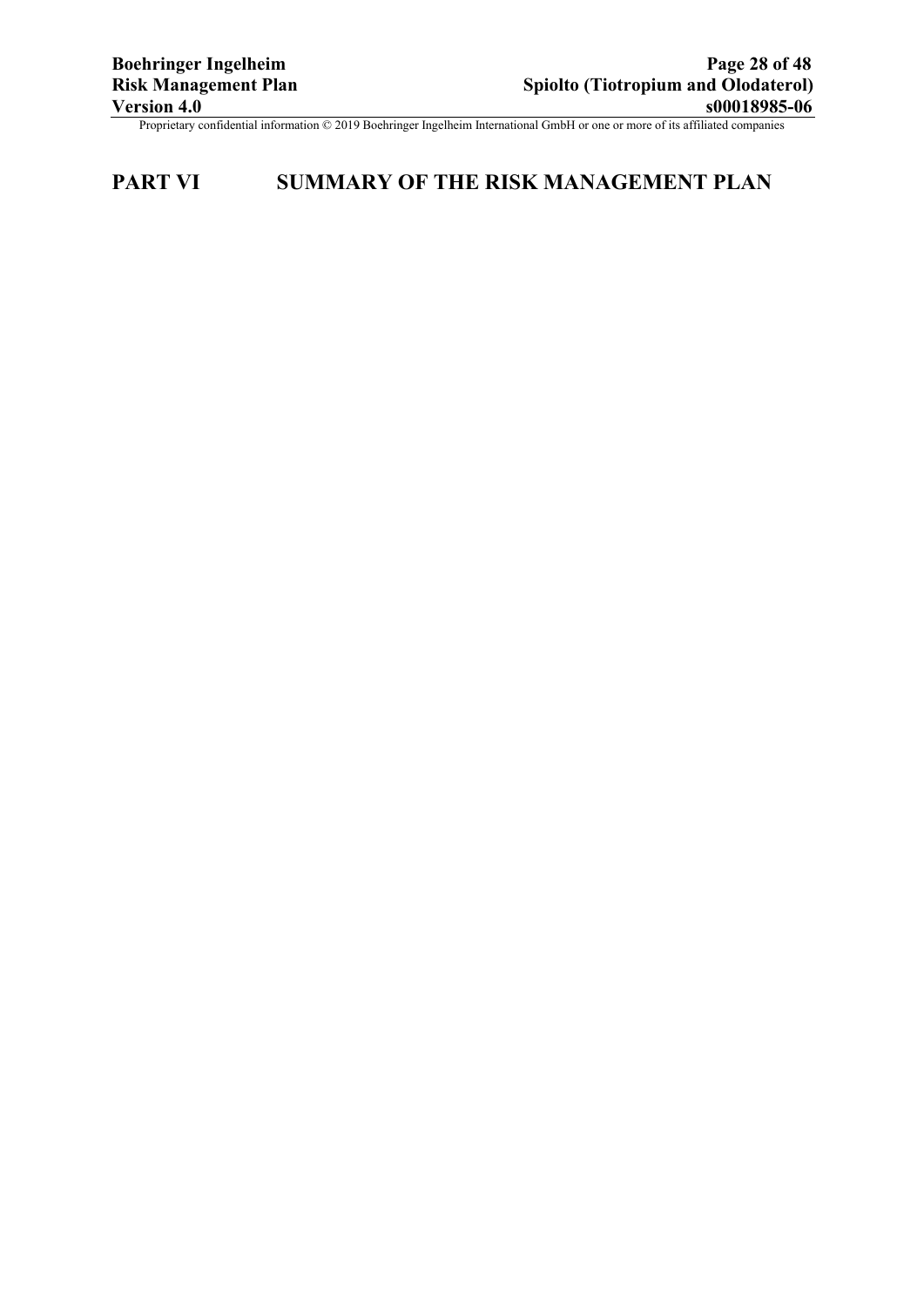# **SUMMARY OF RISK MANAGEMENT PLAN FOR SPIOLTO RESPIMAT (TIOTROPIUM BROMIDE + OLODATEROL)**

In the following, Spiolto/Yanimo Respimat is referred to as Spiolto Respimat.

This is a summary of the risk management plan (RMP) for Spiolto Respimat. The RMP details important risks of Spiolto Respimat, how these risks can be minimised, and how more information will be obtained about Spiolto Respimat's risks and uncertainties (missing information).

Spiolto Respimat's Summary of Product Characteristics (SmPC) and its package leaflet give essential information to healthcare professionals and patients on how Spiolto Respimat should be used.

Important new concerns or changes to the current ones will be included in updates of Spiolto Respimat's RMP.

# **I. THE MEDICINE AND WHAT IT IS USED FOR**

Spiolto Respimat is authorised for chronic obstructive pulmonary disease (see SmPC for the full indication). It contains tiotropium bromide + olodaterol as the active substances and it is given by inhalation.

# **II. RISKS ASSOCIATED WITH THE MEDICINE AND ACTIVITIES TO MINIMISE OR FURTHER CHARACTERISE THE RISKS**

Important risks of Spiolto Respimat, together with measures to minimise such risks and the proposed studies for learning more about Spiolto Respimat's risks, are outlined below.

Measures to minimise the risks identified for medicinal products can be:

- Specific information, such as warnings, precautions, and advice on correct use, in the package leaflet and SmPC addressed to patients and healthcare professionals;
- Important advice on the medicine's packaging;
- The authorised pack size the amount of medicine in a pack is chosen so to ensure that the medicine is used correctly;
- The medicine's legal status the way a medicine is supplied to the patient (e.g. with or without prescription) can help to minimise its risks.

Together, these measures constitute routine risk minimisation measures.

In addition to these measures, information about adverse reactions is collected continuously and regularly analysed so that immediate action can be taken as necessary. This regular analysis includes compilation and assessment of PSURs. All of these measures constitute routine pharmacovigilance activities.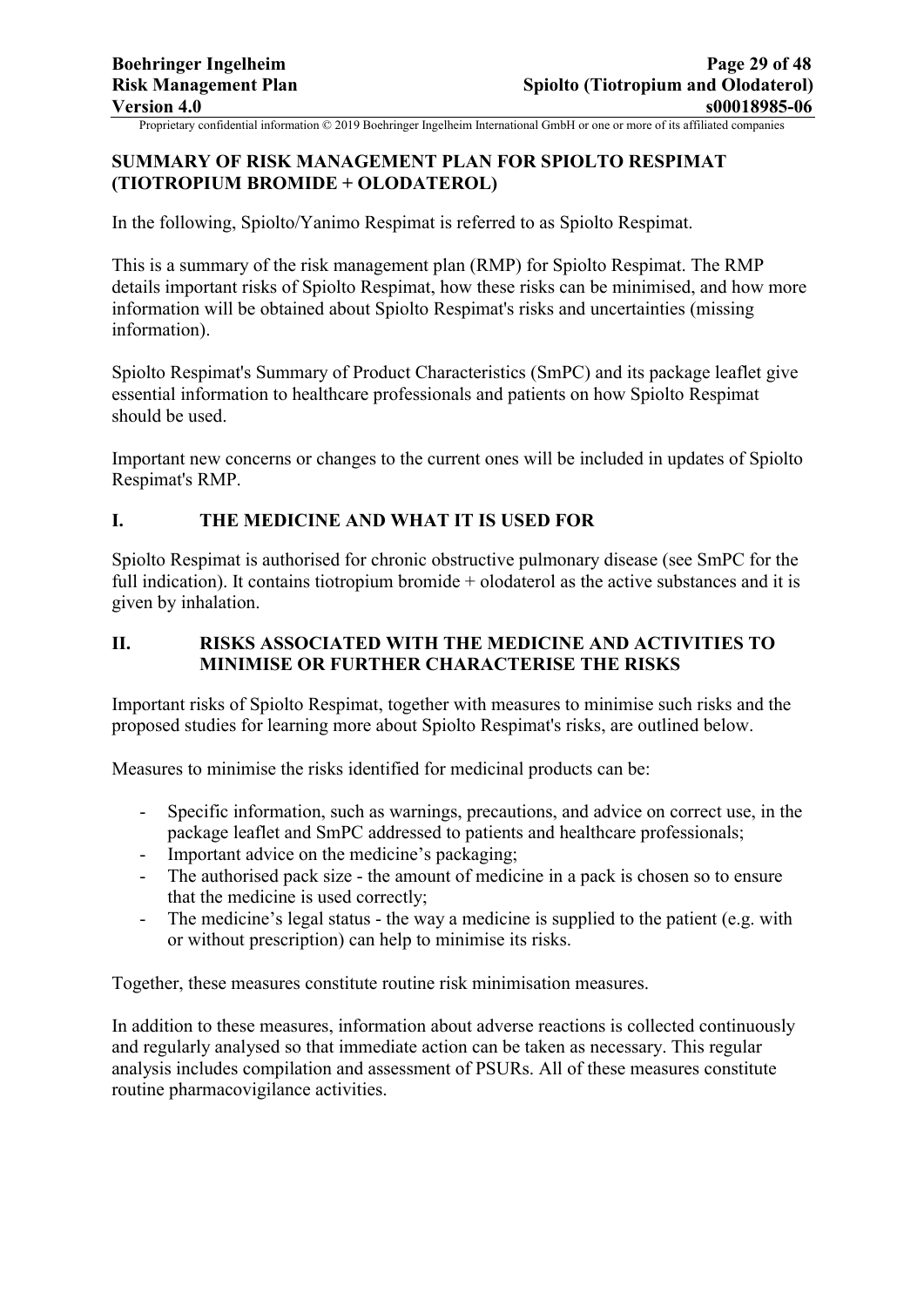If important information that may affect the safe use of Spiolto Respimat is not yet available, it is listed under 'missing information' below.

# **II.A List of important risks and missing information**

Important risks of Spiolto Respimat are risks that need special risk management activities to further investigate or minimise the risk, so that the medicinal product can be safely administered. Important risks can be regarded as identified or potential. Identified risks are concerns for which there is sufficient proof of a link with the use of Spiolto Respimat. Potential risks are concerns for which an association with the use of this medicine is possible based on available data, but this association has not been established yet and needs further evaluation. Missing information refers to information on the safety of the medicinal product that is currently missing and needs to be collected (e.g. on the long-term use of the medicine).

| Important identified risks                  | None                                                                                                            |  |
|---------------------------------------------|-----------------------------------------------------------------------------------------------------------------|--|
| Important potential risks                   | Cardiac disorders (ischaemic heart disease, cardiac<br>arrhythmia, cardiac failure, cardiac mortality) $^{1,2}$ |  |
| Missing information                         | Long-term data beyond 1 year of use (adverse)<br>cardiovascular outcome) <sup>2</sup>                           |  |
|                                             | Pregnant and breast-feeding women <sup>1,2</sup>                                                                |  |
|                                             | Patients with a recent history of:                                                                              |  |
|                                             | Myocardial infarction <sup>1,2</sup>                                                                            |  |
|                                             | Unstable or life-threatening cardiac arrhythmia <sup>1,2</sup>                                                  |  |
|                                             | Paroxysmal tachycardia <sup>1,2</sup>                                                                           |  |
|                                             | Decompensated heart failure <sup>1,2</sup>                                                                      |  |
| Rick derived from mono substance tiotronium |                                                                                                                 |  |

#### **List of important risks and missing information**

Risk derived from mono substance tiotropium

<sup>2</sup> Risk derived from mono substance olodaterol

#### **II.B Summary of important risks**

| PVI.Table 1<br>Important potential risks |  |
|------------------------------------------|--|
|------------------------------------------|--|

| Cardiac disorders (ischaemic heart disease, cardiac arrhythmia, cardiac failure, |                                                    |  |
|----------------------------------------------------------------------------------|----------------------------------------------------|--|
| cardiac mortality)                                                               |                                                    |  |
| Risk minimisation measures                                                       | <i>Routine risk minimisation measuresSmPC Sect</i> |  |

| Risk minimisation measures | <i>Routine risk minimisation measuresSmPC Sections</i> |
|----------------------------|--------------------------------------------------------|
|                            | 4.4, 4.8, and 4.9.                                     |
|                            | PL Section 4.                                          |